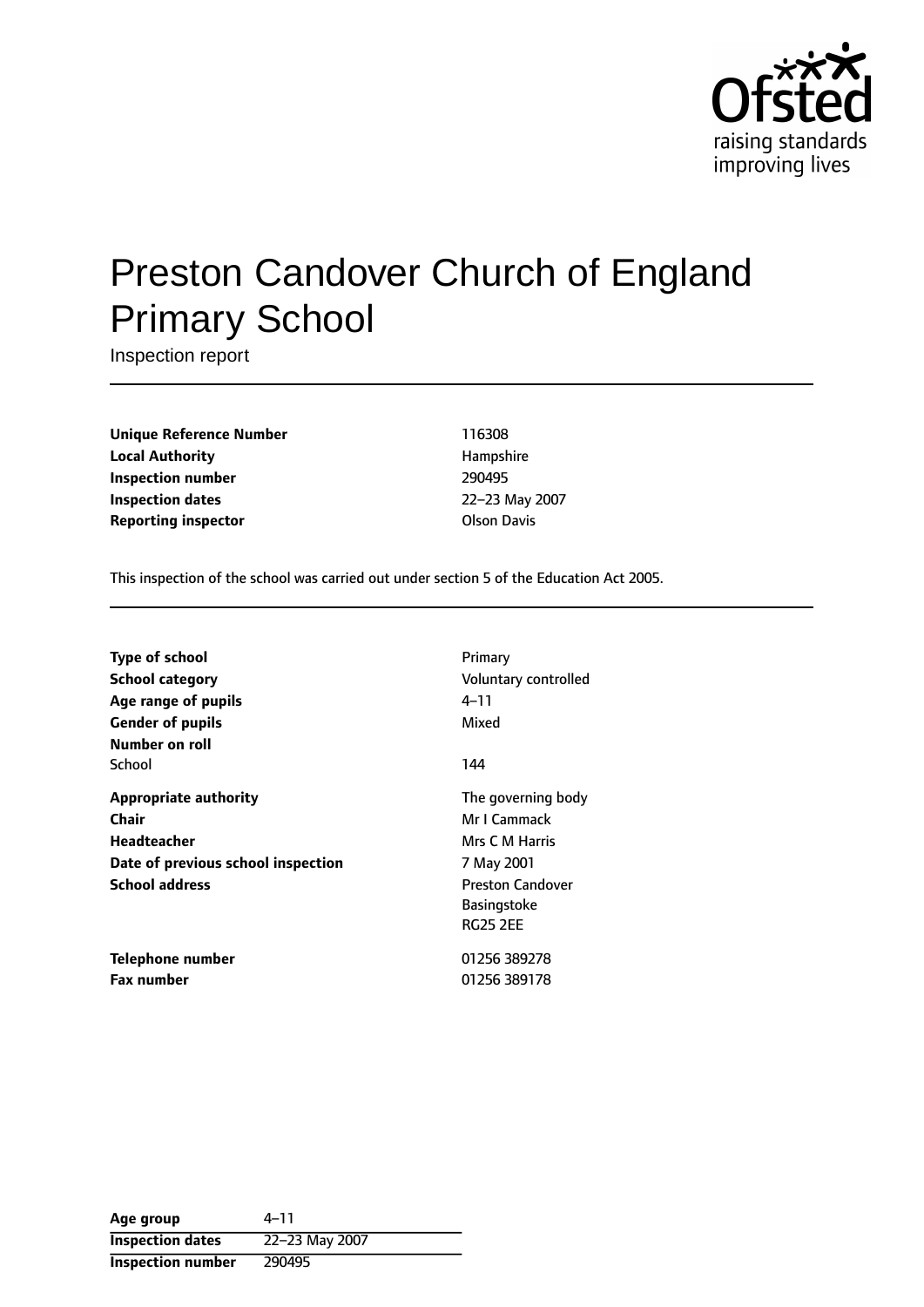© Crown copyright 2007

.

#### Website: www.ofsted.gov.uk

This document may be reproduced in whole or in part for non-commercial educational purposes, provided that the information quoted is reproduced without adaptation and the source and date of publication are stated.

Further copies of this report are obtainable from the school. Under the Education Act 2005, the school must provide a copy of this report free of charge to certain categories of people. A charge not exceeding the full cost of reproduction may be made for any other copies supplied.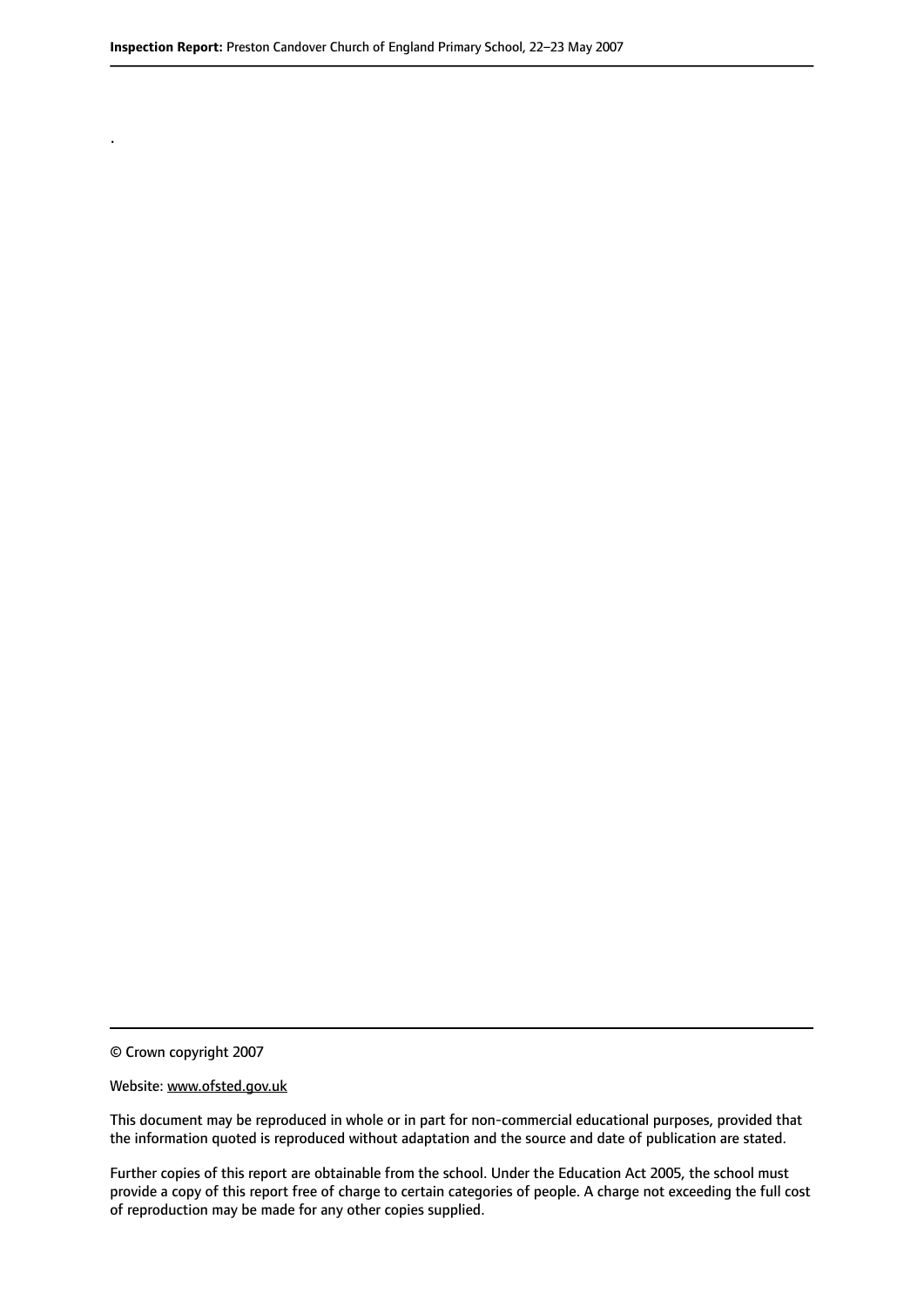## **Introduction**

The inspection was carried out by an Additional Inspector.

#### **Description of the school**

This small primary school serves a relatively advantaged area. The percentage of pupils eligible for free school meals is much lower than the national average. The vast majority of pupils are of White British heritage. The proportion of pupils with learning difficulties and disabilities is above the national average. The school has experienced a change in intake over the past three years. An increasing number of pupils now join the school with learning difficulties and statements of educational need.

#### **Key for inspection grades**

| Grade 1 | Outstanding  |
|---------|--------------|
| Grade 2 | Good         |
| Grade 3 | Satisfactory |
| Grade 4 | Inadequate   |
|         |              |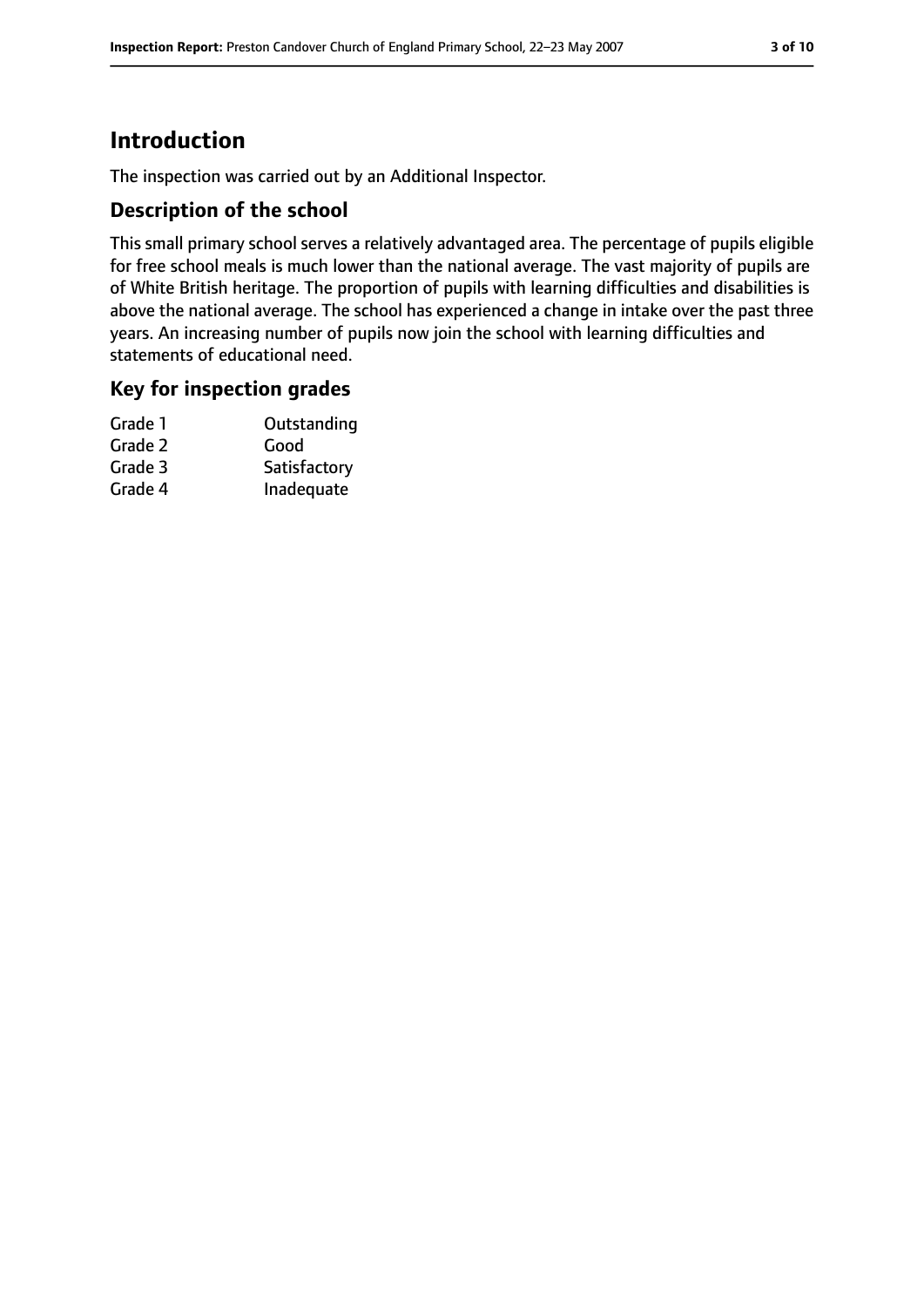## **Overall effectiveness of the school**

#### **Grade: 2**

The school provides a good standard of education with some outstanding features. Excellent provision for pupils' care, guidance and support contribute significantly to their outstanding personal development and good achievement. Pupils greatly enjoy learning and are keen to do well in their work. They behave excellently and have very positive attitudes in class and around the school. Pupils make an excellent contribution to the school community. This is seen in the work of the school council and pupils' eagerness to raise money for a Christian charity in Mozambique.

The effective headteacher and senior leadership team provide a clear direction to the work of the school ensuring that all adults work closely as a team to do their best for the pupils. As a result, pupils achieve well. Good partnerships with parents, outside agencies and the local secondary school enrich the curriculum and provide benefits for pupils' learning. One parent commented, 'A child succeeds when teachers and parents work together with the child and I do believe this is happening with our children.'

Provision in the Foundation Stage is good and provides children with a good start to their education. Children experience a good balance of teacher directed activities and activities they choose themselves within an attractive learning environment. Pupils achieve well from the Reception class to Year 6. This is the result of good teaching, good provision for pupils with learning difficulties and disabilities and a good curriculum. Pupils make good progress in their lessons because teachers have high expectations of what pupils can do and give them interesting work which is well matched to their abilities. Standards are well above average overall but attainment in mathematics is not as high as in English and science. The school's improvement planning has already identified the need to provide more opportunities for pupils to apply their mathematical knowledge in real-life, problem-solving situations.

Good leadership and management ensure that school leaders react quickly to dips in pupils' progress. There are very well organised systems in place to ensure that pupils' needs are met. Self-evaluation is good and provides an accurate picture of the school strengths and weaknesses. Issues from the previous inspection have been successfully tackled and pupils' writing by the end of Year 2 has improved. This demonstrates the school's good capacity to improve. Subject leaders offer useful support and advice to colleagues throughout the school. However, their broader role in monitoring the quality of teaching within their subject responsibility is underdeveloped. Governors are effective. They are very supportive but also challenge the school through their role as a 'critical friend'.

## **What the school should do to improve further**

- Build on the current planning and actions to raise standards and pupils' achievement in mathematics to the same high level as that of English.
- Develop the role of subject leaders to ensure that each has proper oversight of the quality of teaching in their subject across the school.

## **Achievement and standards**

#### **Grade: 2**

Pupils achieve well and standards are generally well above average, although there is room for improvement in mathematics. Children make good progress in the Foundation Stage in their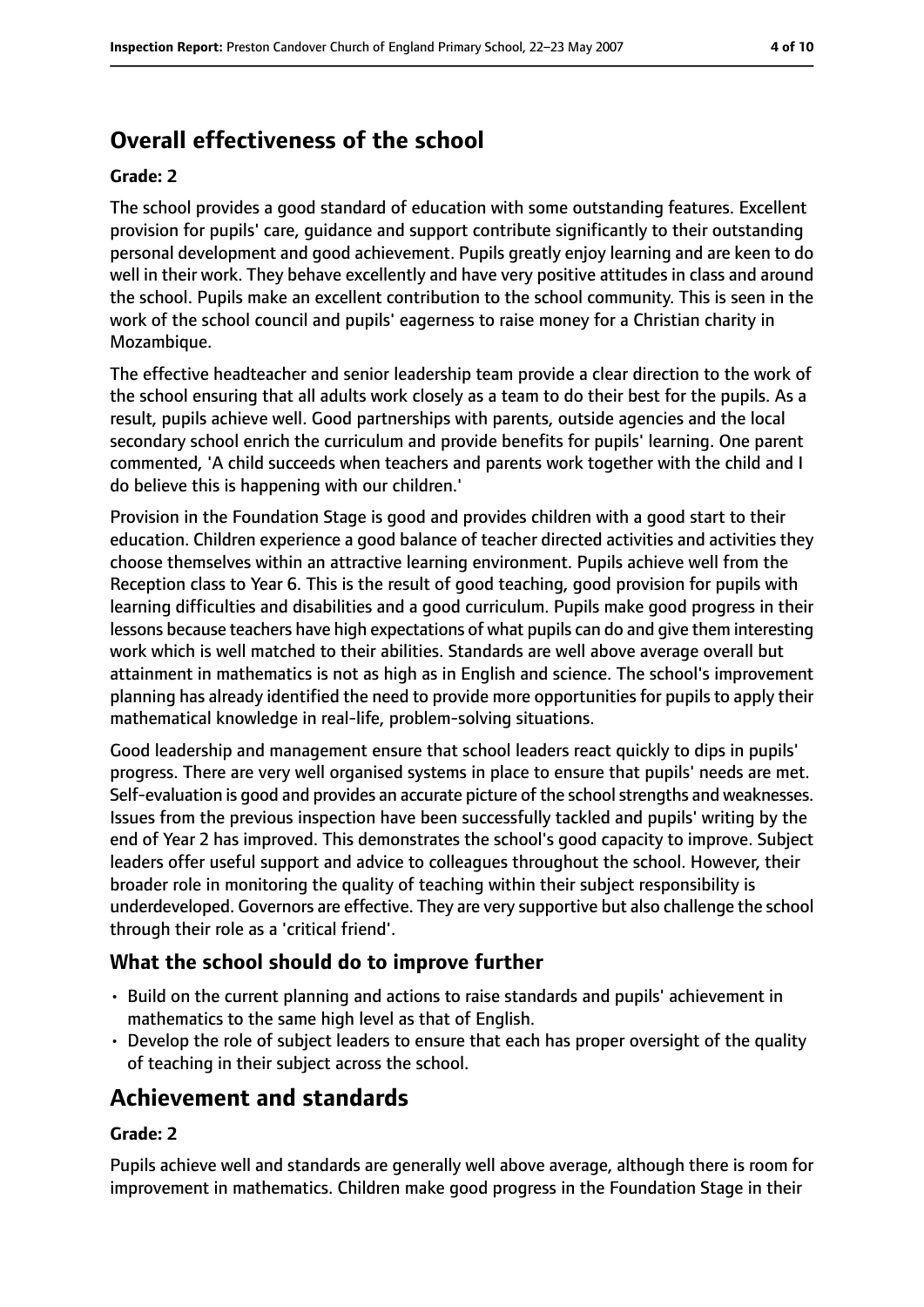personal, social and emotional development. Recently many children have not reached the expected goals for writing because of their low starting points but the school is working successfully to improve this. In 2006 standards at the end of Year 2 in writing dipped to below average and the more able did not achieve as well as they should. This cohort included a higher than average proportion of pupils with learning difficulties. The school data show that children make good progress in the light of their starting points and circumstances. The current pupils in Year 2 will reach higher standards in their writing as the result of the school's successful work in this area. Standards at the end of Year 6 have generally been well above average since the last inspection. In 2006 pupils made good progress to reach exceptionally high levels in English and above average standards in science. Pupils' attainment in mathematics was not as high as in the other subjects because pupils did not have enough opportunities to apply their mathematical skills in real life situations. The school is taking effective steps to address this as part of its school improvement planning. Pupils are set to meet the challenging targets set for them this year in all subjects. Pupils with learning difficulties and disabilities and pupils with statements of educational need make good progress because of the effective support they receive.

## **Personal development and well-being**

#### **Grade: 1**

Pupils' outstanding personal development is shown by their evident enjoyment of school, their excellent attitudes to work and their good attendance. These qualities are enhanced by their eager participation in the many activities offered by the school. Pupils are polite, friendly and enthusiastic learners. Their spiritual, moral, social and cultural development is outstanding. Their excellent moral and social awareness means that they respond very well to the many opportunities they are given to take on responsibility. The school council speak confidently about their role and are pleased with the contribution they make to improving the school and raising money for charity. The 'playground squad' and peer mentors ensure that younger pupils have someone to play with and occasional squabbles are ended amicably. Pupils have an excellent understanding of the importance of healthy living. One commented, 'a balanced diet and lots of exercise keeps you healthy'. Pupils are acquiring the good basic skills and excellent social skills that are preparing them well for the next stage in their education.

## **Quality of provision**

#### **Teaching and learning**

#### **Grade: 2**

The quality of teaching and learning is good. Good relationships are a strong feature of the classrooms and contribute positively to pupils' outstanding personal development. Pupils work well independently and know what to do because teachers explain the tasks thoroughly. Teachers check pupils' understanding through good questioning. One pupil said, 'Teachers are kind and make sure that we understand before we go off to do our work.' Teachers have improved their skills in promoting pupils' mathematical knowledge and this has increased the opportunities for pupils to apply these skills in real situations. Teachers make good use of resources such as the interactive white boards to enliven their teaching and to support pupils' thinking. Pupils with learning difficulties and disabilities make good progress because they are supported by well trained learning assistants. Teaching within the Foundation Stage is good. The teacher provides a wide range of well organised and carefully managed activities that meet the needs of the children.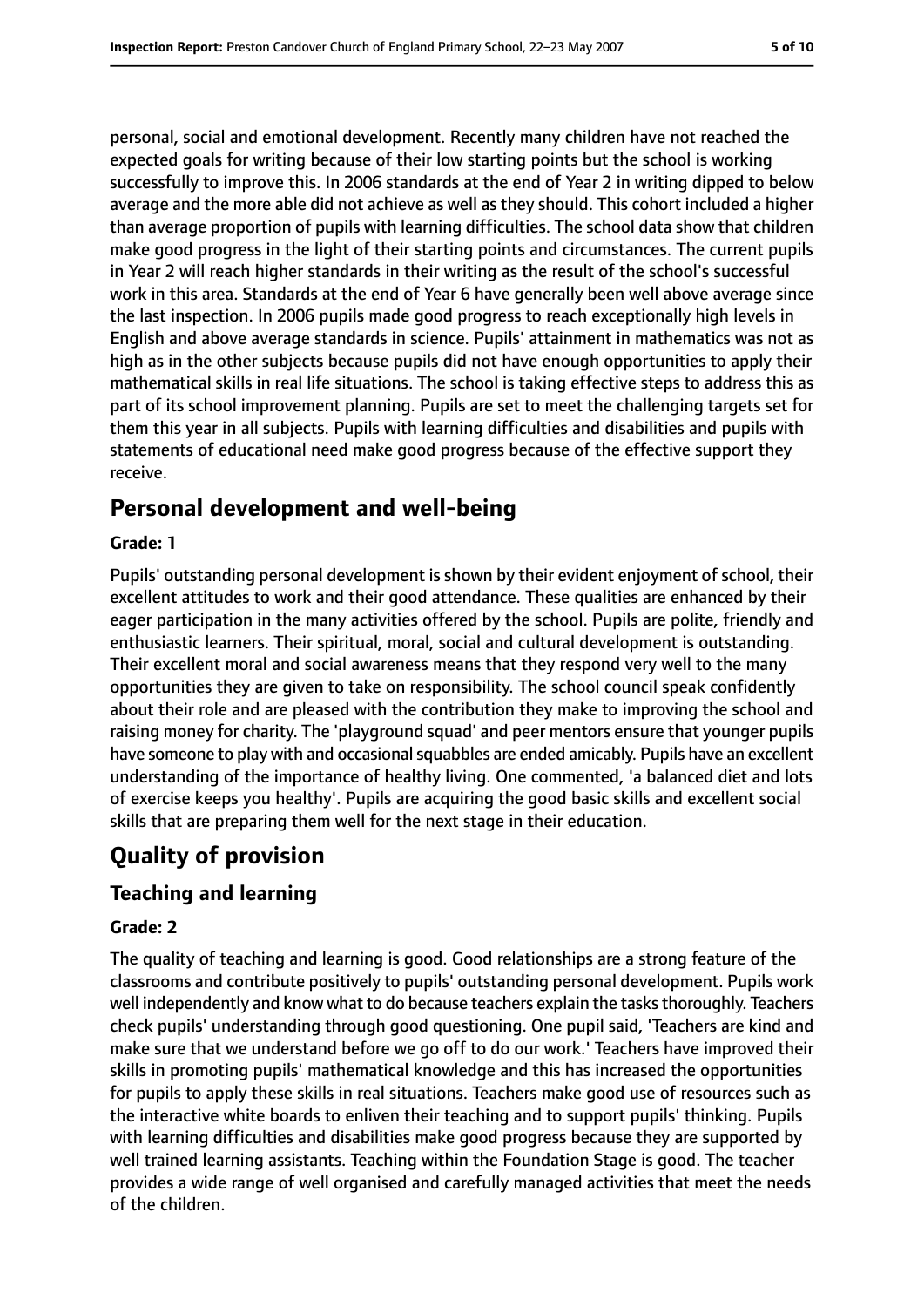## **Curriculum and other activities**

#### **Grade: 2**

The school has a good curriculum which is matched to the needs of its pupils and makeslearning interesting. Teachers make good links between subjects to reinforce ideas and to make learning more relevant for pupils. There is an effective emphasis on developing pupils' basic skills in literacy, numeracy and information and communication technology (ICT). Although pupils' reading skills are good the school recognises a need to extend pupils further in developing more sophisticated skills. The curriculum is enriched by a wide range of extra-curricular activities and themed events such as arts week, raising pupils' awareness of global issues, maths enrichment week and healthy eating week. All of these contribute well to pupils' physical, social and cultural development and add greatly to their enjoyment of school. Pupils are learning to live healthy lives and to stay safe through the school's effective personal, social and health education programme and through activities such as cycling proficiency training.

#### **Care, guidance and support**

#### **Grade: 1**

Provision for pupils' care, quidance and support is outstanding. Systems for safequarding pupils' health and safety are securely in place. Rigorous checks are made of adults working with children. Adults know the pupils well. As a result pupils feel very safe and valued. The school's care for their children is greatly appreciated by parents. One commented, 'I always feel that I can approach any of the teachers if any problems arise'. Pupils with learning difficulties and disabilities are very well supported. There are excellently organised systems for identifying and meeting their needs. Systems for keeping track of pupils' progress are rigorous. Pupils are set specific targets which are written so that they are easily understood. As a result, pupils know exactly what they need to do to improve, particularly in writing and mathematics.

## **Leadership and management**

#### **Grade: 2**

Leadership and management are good. There is a strong sense of teamwork in the school, with headteacher, staff and governors clearly focused on fostering the academic and personal development of all pupils. Assessment data is used well to identify pupils at risk of underachieving. As a result, weaknessesin pupils' performance are quickly spotted and effective action taken to bring about improvement. The headteacher checks on the quality of teaching on a regular basis. Subject leaders play an important role in raising standards by scrutinising pupils' work, examining teachers' planning and supporting staff through workshops and interviews with pupils. However their role in monitoring the quality of teaching is underdeveloped. This means that they are not fully aware of the strengths of teaching and those aspects that need improving within their particular subject areas across the school. The leadership of the school's provision for pupils with learning difficulties and disabilities is very good and has a beneficial impact on the progress of these pupils. Planning for improvement is good. Priorities arise out of careful analysis of school information and discussions between staff and governors. The school seeks the views of pupils and their parents regularly and acts upon them when appropriate. Governors monitor and evaluate the school's work effectively to ensure initiatives are implemented well.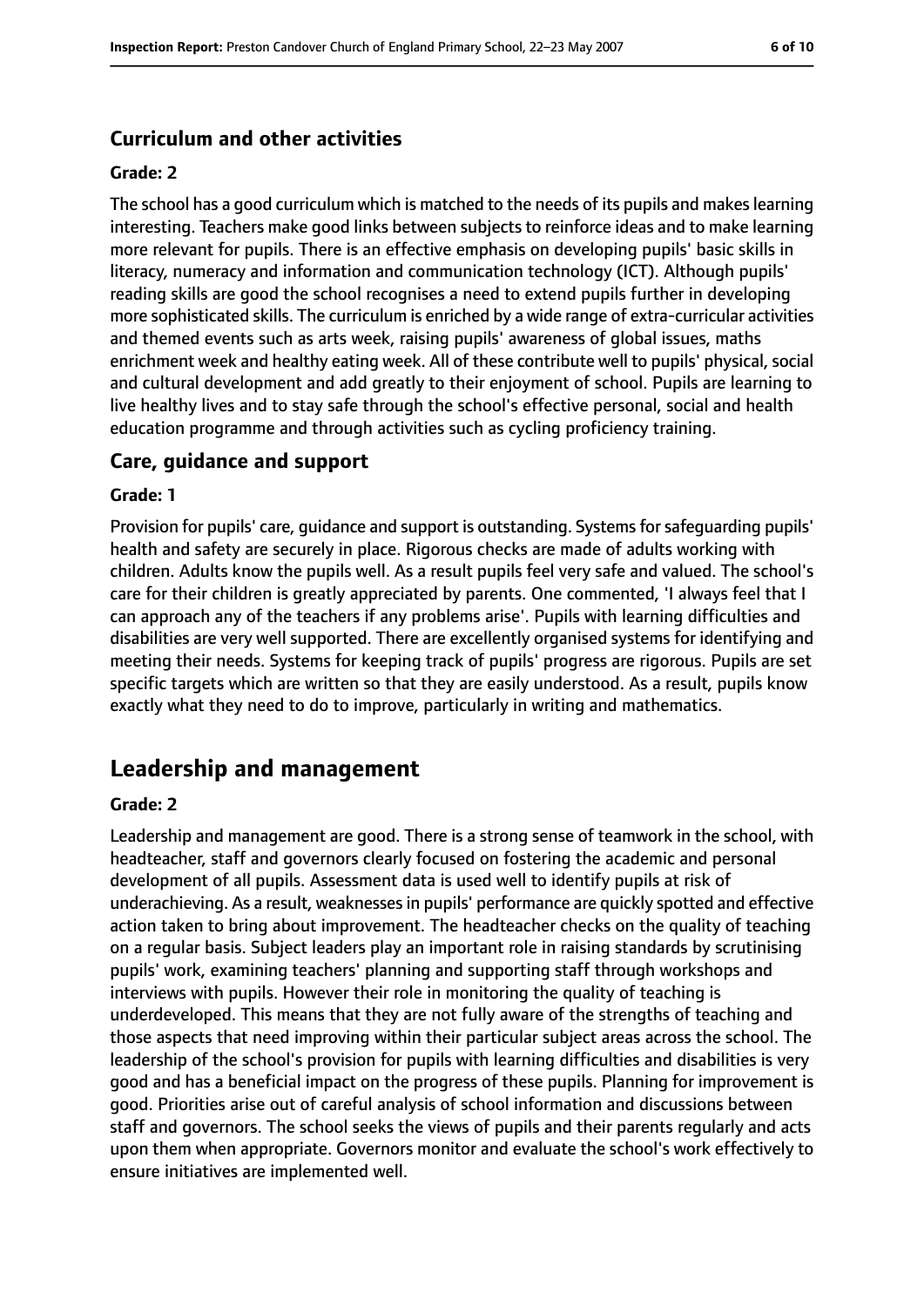**Any complaints about the inspection or the report should be made following the procedures set out in the guidance 'Complaints about school inspection', which is available from Ofsted's website: www.ofsted.gov.uk.**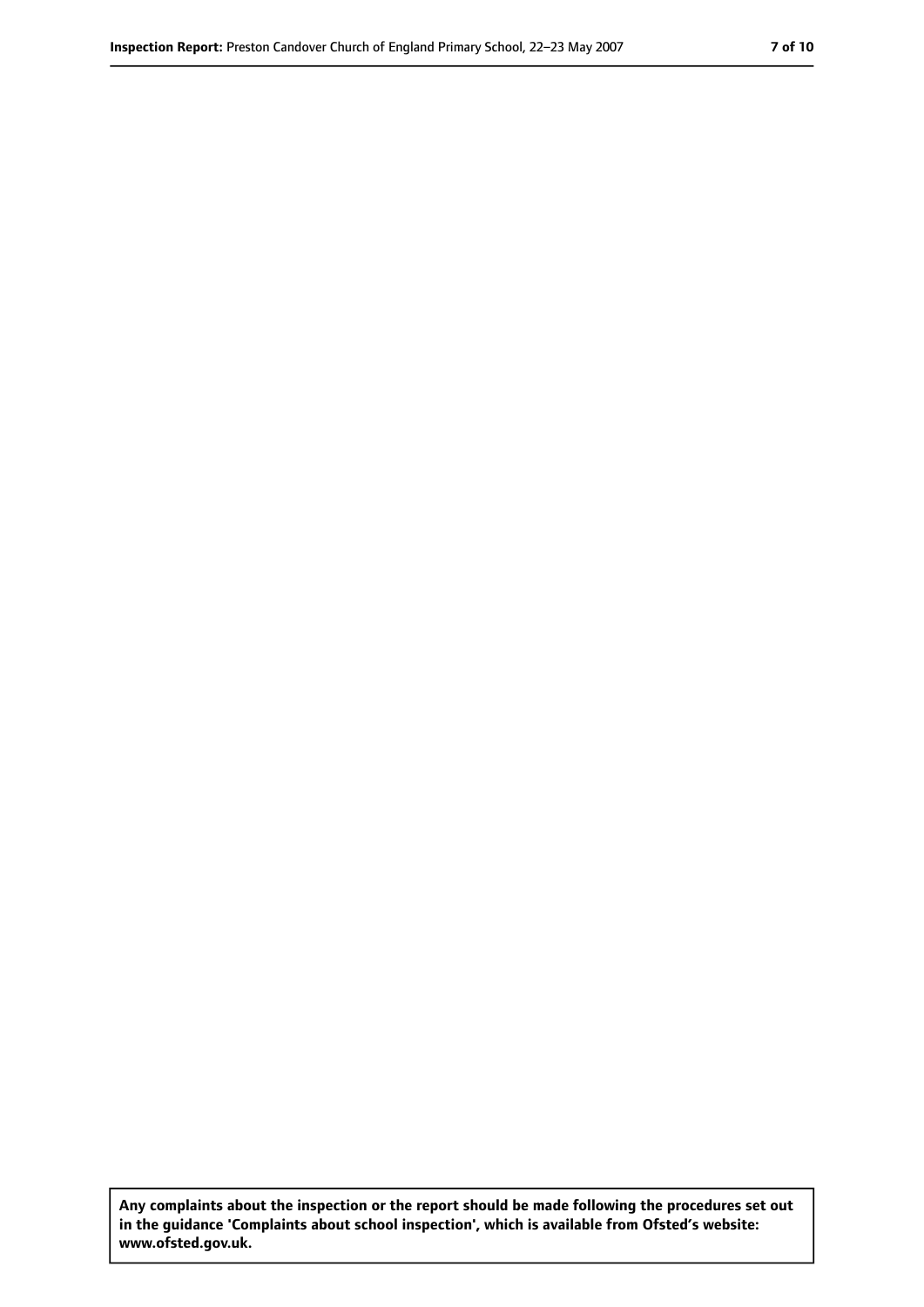# **Inspection judgements**

| $^{\circ}$ Key to judgements: grade 1 is outstanding, grade 2 good, grade 3 satisfactory, and grade 4 $^{\circ}$ | School         |
|------------------------------------------------------------------------------------------------------------------|----------------|
| inadeauate                                                                                                       | <b>Overall</b> |

## **Overall effectiveness**

| How effective, efficient and inclusive is the provision of education, integrated<br>care and any extended services in meeting the needs of learners? |     |
|------------------------------------------------------------------------------------------------------------------------------------------------------|-----|
| How well does the school work in partnership with others to promote learners'<br>well-being?                                                         |     |
| The quality and standards in the Foundation Stage                                                                                                    |     |
| The effectiveness of the school's self-evaluation                                                                                                    |     |
| The capacity to make any necessary improvements                                                                                                      |     |
| Effective steps have been taken to promote improvement since the last<br>inspection                                                                  | Yes |

## **Achievement and standards**

| How well do learners achieve?                                                                               |  |
|-------------------------------------------------------------------------------------------------------------|--|
| The standards <sup>1</sup> reached by learners                                                              |  |
| How well learners make progress, taking account of any significant variations between<br>groups of learners |  |
| How well learners with learning difficulties and disabilities make progress                                 |  |

#### **Personal development and well-being**

| How good is the overall personal development and well-being of the<br>learners?                                  |  |
|------------------------------------------------------------------------------------------------------------------|--|
| The extent of learners' spiritual, moral, social and cultural development                                        |  |
| The behaviour of learners                                                                                        |  |
| The attendance of learners                                                                                       |  |
| How well learners enjoy their education                                                                          |  |
| The extent to which learners adopt safe practices                                                                |  |
| The extent to which learners adopt healthy lifestyles                                                            |  |
| The extent to which learners make a positive contribution to the community                                       |  |
| How well learners develop workplace and other skills that will contribute to<br>their future economic well-being |  |

## **The quality of provision**

| How effective are teaching and learning in meeting the full range of the<br>learners' needs?          |  |
|-------------------------------------------------------------------------------------------------------|--|
| How well do the curriculum and other activities meet the range of needs<br>and interests of learners? |  |
| How well are learners cared for, quided and supported?                                                |  |

#### **Annex A**

 $^1$  Grade 1 - Exceptionally and consistently high; Grade 2 - Generally above average with none significantly below average; Grade 3 - Broadly average to below average; Grade 4 - Exceptionally low.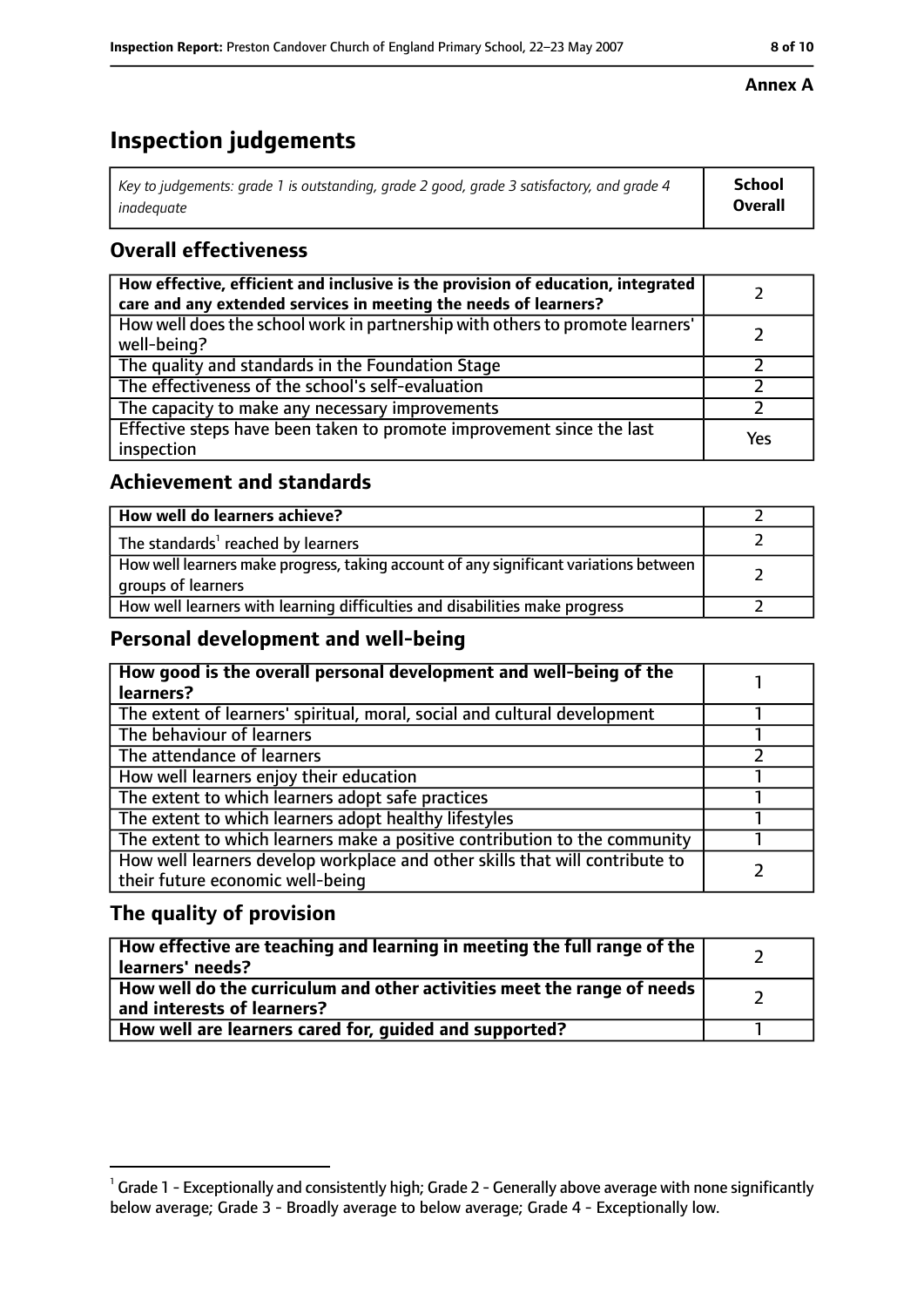# **Annex A**

# **Leadership and management**

| How effective are leadership and management in raising achievement<br>and supporting all learners?                                              |     |
|-------------------------------------------------------------------------------------------------------------------------------------------------|-----|
| How effectively leaders and managers at all levels set clear direction leading<br>to improvement and promote high quality of care and education |     |
| How effectively performance is monitored, evaluated and improved to meet<br>challenging targets                                                 |     |
| How well equality of opportunity is promoted and discrimination tackled so<br>that all learners achieve as well as they can                     |     |
| How effectively and efficiently resources, including staff, are deployed to<br>achieve value for money                                          |     |
| The extent to which governors and other supervisory boards discharge their<br>responsibilities                                                  |     |
| Do procedures for safequarding learners meet current government<br>requirements?                                                                | Yes |
| Does this school require special measures?                                                                                                      | No  |
| Does this school require a notice to improve?                                                                                                   | No  |